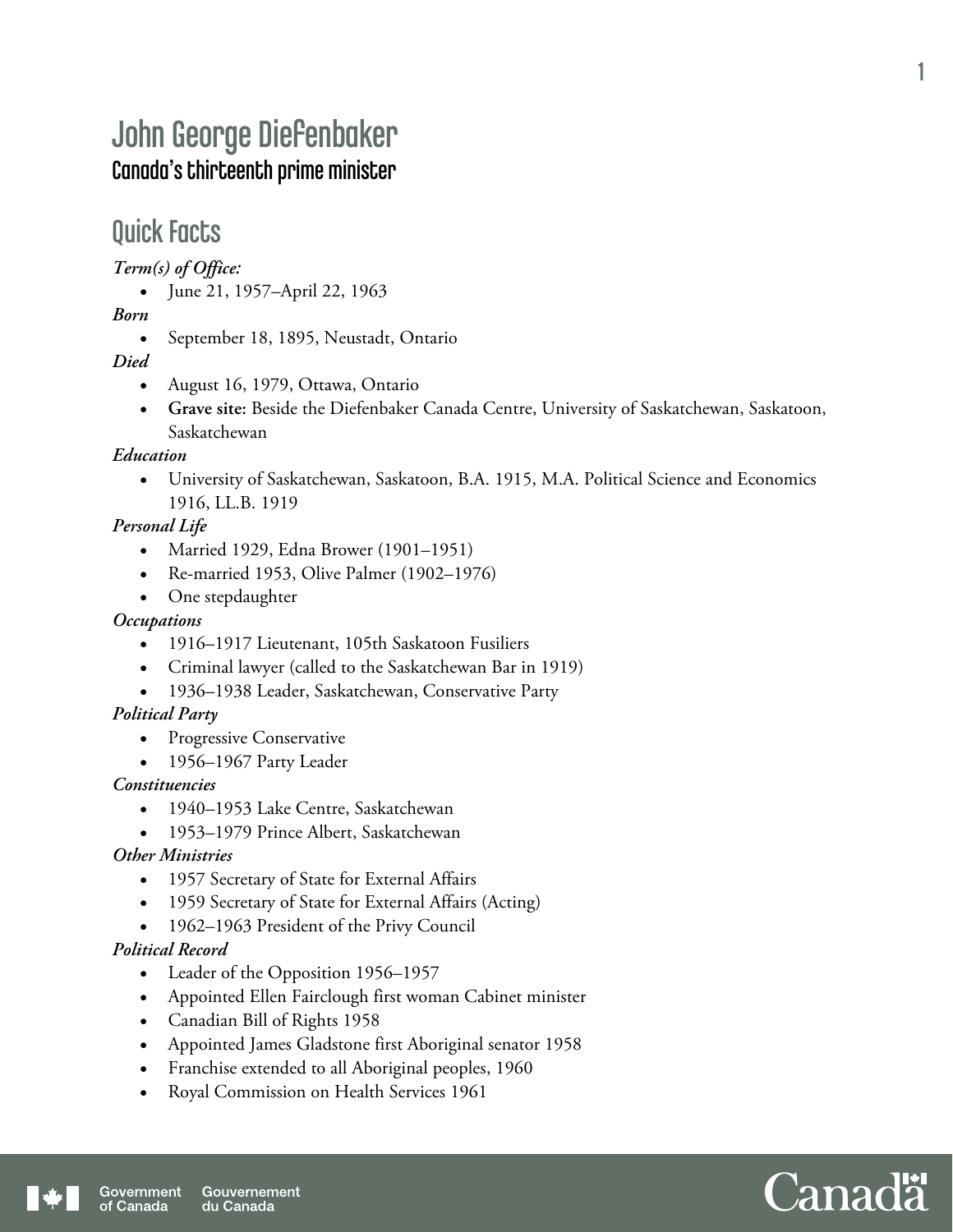- Agricultural Rehabilitation and Development Act 1961
- Created the National Productivity Council (Economic Council of Canada) 1963
- Leader of the Opposition 1963–1967

## **Biography**

*I am the first prime minister of this country of neither altogether English or* [sic] *French origin. So I determined to bring about a Canadian citizenship that knew no hyphenated consideration....I'm very happy to be able to say that in the House of Commons today in my party we have members of Italian, Dutch, German, Scandinavian, Chinese and Ukrainian origin—and they are all Canadians.*  —John Diefenbaker, March 29, 1958

While previous prime ministers had concerned themselves with the reconciliation of French and English culture in Canada, John Diefenbaker aspired to include those of other ethnic extractions in the national identity. Furthermore, he drew attention to the rights of Canada's indigenous population, who had also been left out of the "two founding nations" equation. Under his prime ministership, Canada's Aboriginal peoples were allowed to vote federally for the first time, and James Gladstone, a member of the Kainai First Nation (Blood Tribe) was the first Native person appointed to the Senate.

Diefenbaker's political career is a lesson in determination and tenacity. He met with failure and opposition many times in his life, but never let it prevent him from pursuing his goals. John George Diefenbaker was born in Neustadt, Ontario in 1895; his parents were of German and Scottish descent. His family moved to Fort Carlton, north of Saskatoon in 1903 where they homesteaded. John's father taught school and encouraged his sons to read. At a young age, Diefenbaker read a book about Prime Minister Sir Wilfrid Laurier and decided that someday he also would lead Canada.

Diefenbaker attended the University of Saskatchewan, graduating with a general B.A. in 1915 and an M.A. in political science and economics in 1916. He enlisted in the army in 1916 and served briefly in Britain, before being invalided home the following year.

Returning to university to study law, he graduated with an LL.B. in 1919. He set up a law practice in Wakaw, near Prince Albert. Diefenbaker quickly established himself as a successful criminal lawyer. Over his 20-year career, he defended 18 men from the death penalty.

Diefenbaker had not forgotten his political ambitions. However his attempts to enter politics at any level initially met with failure. He ran for a seat in the House of Commons in 1925 and 1926, but lost. He tried the provincial legislature in 1929 and 1938, with no luck. His attempt to run for mayor of Prince Albert in 1933 also failed. Diefenbaker was elected leader of the Conservative party

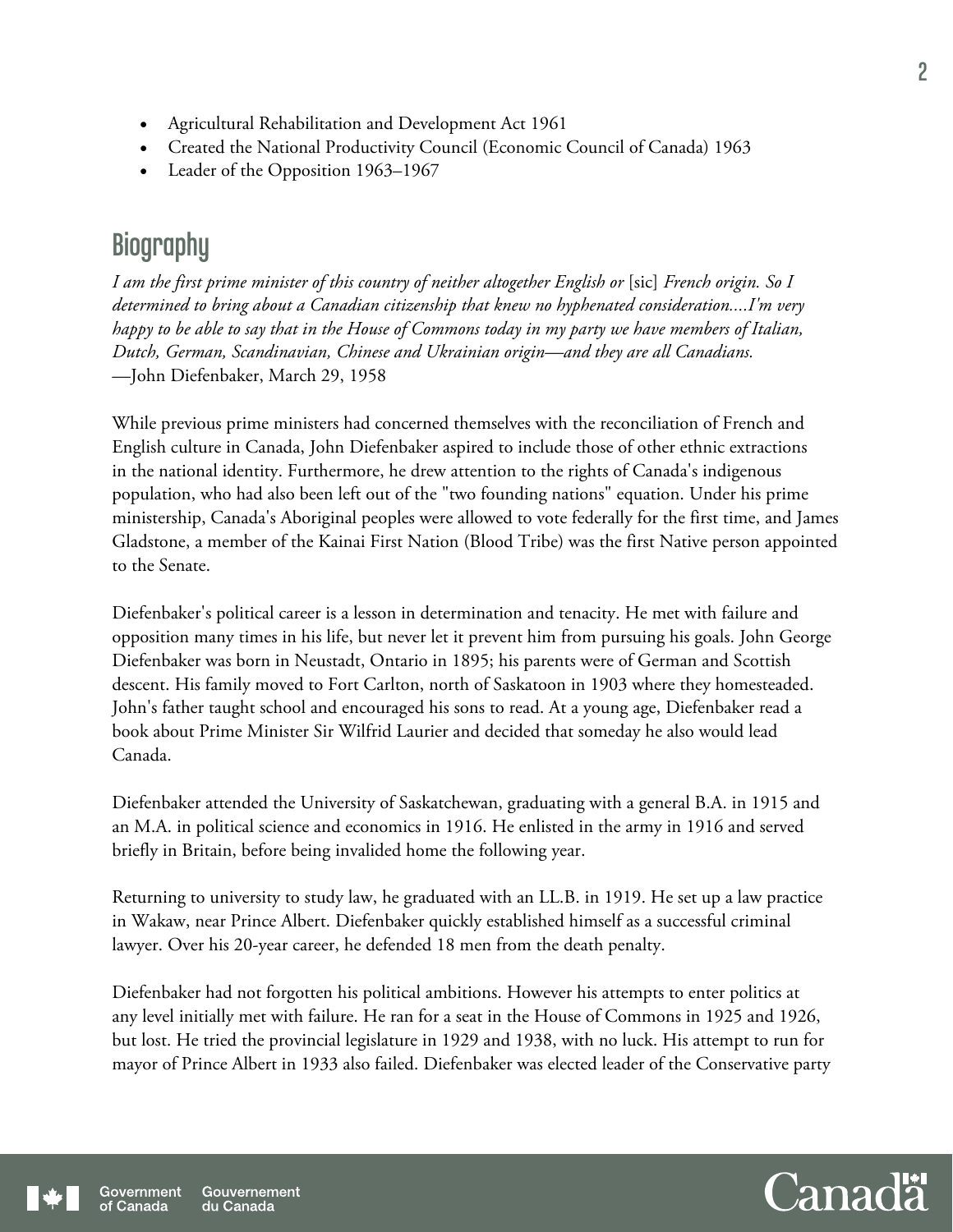of Saskatchewan in 1936, but the party won no seats in the 1938 election. Finally in the 1940 election, he won a Commons seat in the Opposition.

The Conservatives remained in Opposition throughout the King and St. Laurent governments. It was here that Diefenbaker began his campaign for the average Canadian and ethnic minorities. In 1942, he criticized the government's treatment of Japanese Canadians. He even opposed his own party in his crusades; in 1948 he blocked a Conservative campaign to outlaw the Communist party.

Diefenbaker stood as a candidate for leadership of the party in 1942 and in 1948, but lost both times. He finally succeeded in 1956. As Opposition leader, he harried the Liberals throughout the Pipeline Debate and discredited them in the eyes of the electorate. In the 1957 election, Canadians saw for the first time Diefenbaker's remarkable campaign style. Part circus barker, part vaudeville actor, Diefenbaker's theatrical delivery entertained Canadians, and his appeal to the farmer, store owner and factory worker won their hearts and their votes. He became "Dief, the Chief."

The Conservatives won a minority government in 1957 and the following year they were returned with, at that time, the greatest majority of seats in Canadian history. But Diefenbaker's policies were radical and often contrary to traditional Conservative values. The fact that the party had been out of office for 22 years added to their problems.

In 1957, Ellen Fairclough became the first woman to serve as a federal Cabinet Minister when she was appointed Secretary of State. Diefenbaker championed the Canadian Bill of Rights in 1958 and gave all Aboriginal people the right to vote in 1960. Agriculture was one of the few sectors not to benefit from the post-war boom; therefore the federal government introduced in 1961 the Agricultural Rehabilitation and Development Act, which was one of the first explicit attempts to create a national program for rural economic development. Diefenbaker undertook a massive northern infrastructure development program, which included airports, highways, and icebreakers.

But high unemployment, the devaluation of the dollar and the cancellation of the Avro Arrow project eroded the Tories' popularity. They were reduced to a minority government in 1962 and lost to the Liberals in the election the following year. Diefenbaker's radical policies eventually alienated his party. A leadership review was called and he lost to Robert Stanfield in 1967. Nevertheless, he continued to represent his riding in the Commons. He won his last election in 1979, three months before his death on August 16.

Sir John A. Macdonald was Diefenbaker's hero, and he was determined to have a state funeral as grand as that which had honoured Canada's first prime minister. A special train bore the Chief's body back to Saskatoon where he was buried.

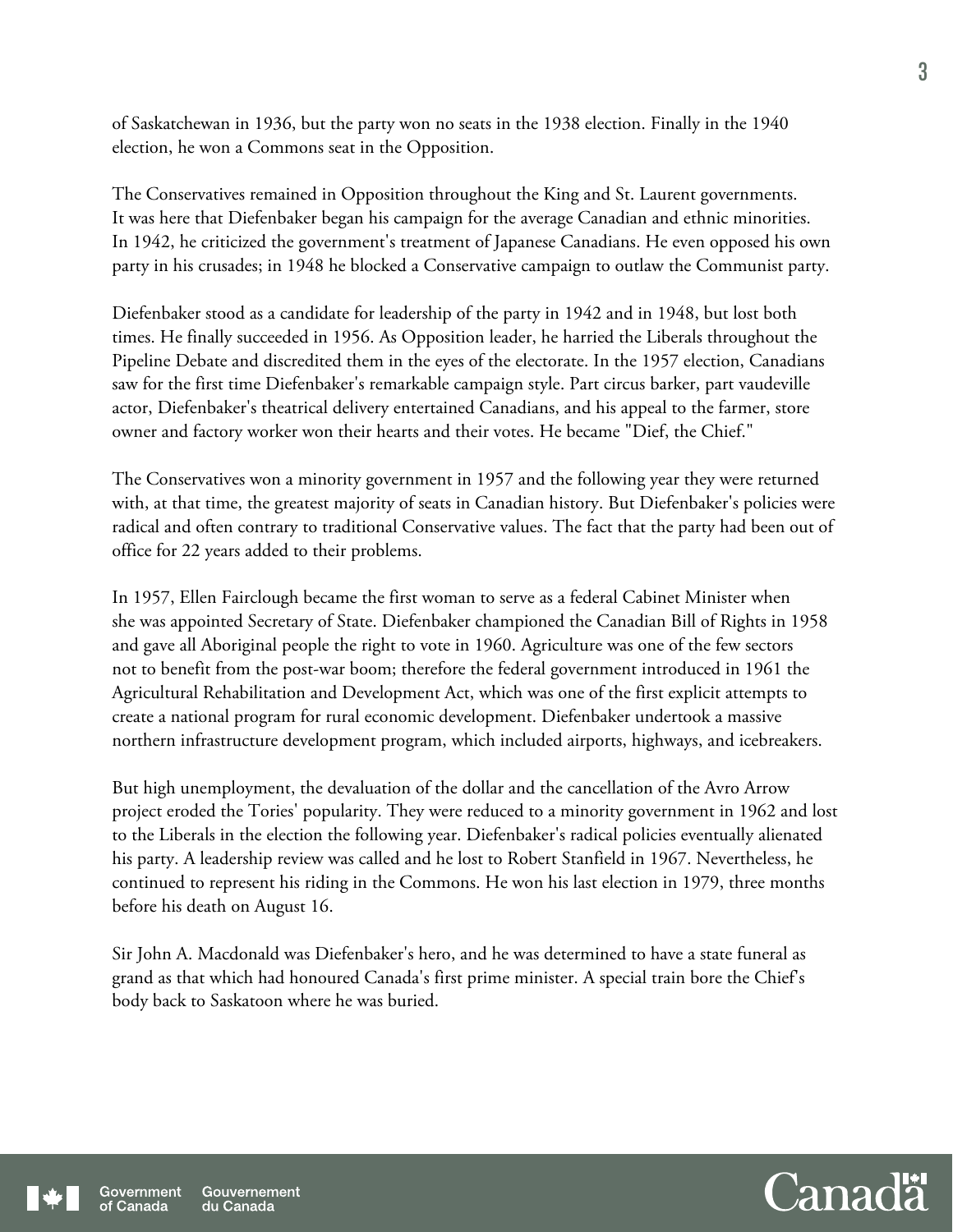# International Relations

As a staunch supporter of human rights, Diefenbaker was repulsed by apartheid, but he did not want to see South Africa leave the Commonwealth. But at the 1961 Commonwealth conference, when it became clear that South Africa was intransigent about apartheid, he threw his support behind the African and Asian members, the only white leader to do so. As a result South Africa withdrew its application, bitterly blaming Diefenbaker for the result. However, Diefenbaker's stand was praised in Canada and abroad as being the right thing to do.

In 1961, a wheat-trading agreement was signed with China. This paved the way for diplomatic relations between the two nations, when the Trudeau administration formally recognized China in 1970. The agreement was regarded unfavourably by the Americans since China was supporting Vietnam in the war.

Shortly after Diefenbaker took office, the North American Air Defence Agreement (NORAD) was announced. The new prime minister took the advice of the Canadian military and agreed to the integration of Canadian and American air-defence forces. But there were some problems with the arrangement. When the Cuban missile crisis occurred in October 1962, the fact that the two governments had to agree on any action proved difficult. The United States went on standby alert as soon as the crisis became apparent, but Diefenbaker delayed for several days, angering the Kennedy administration and many people in Canada.

Under NORAD, Canada had agreed to have missiles on its soil, but Diefenbaker did not want these to be armed with nuclear warheads. When the United States began pressuring him to accept the nuclear warheads, he vacillated. Also, his Cabinet was divided; Minister of Defence Douglas Harkness wanted the warheads, while the Secretary of State for External Affairs, Howard Green, was opposed. Diefenbaker's stumbling on this matter led to a Cabinet revolt, which contributed to the defeat of his government in the election of April 1963.

### **Anecdote** Prime minister to the rescue

In 1959, animal lovers throughout Canada were horrified to hear that the 250 wild ponies of Sable Island had been declared "surplus" by the Crown Assets Disposal Corporation in Ottawa. What was going to happen to them? The media were full of rumours that they were to be shot and turned into dog food! Was it possible that the government could do such a cruel and heartless thing? Not only was it inhumane, it was also destroying part of our natural heritage; the wild horses had been on Sable Island for at least 200 years!

Prime Minister John Diefenbaker was inundated with hundreds of letters from school children, pleading with him to spare the ponies. The prime minister was an animal lover himself; furthermore

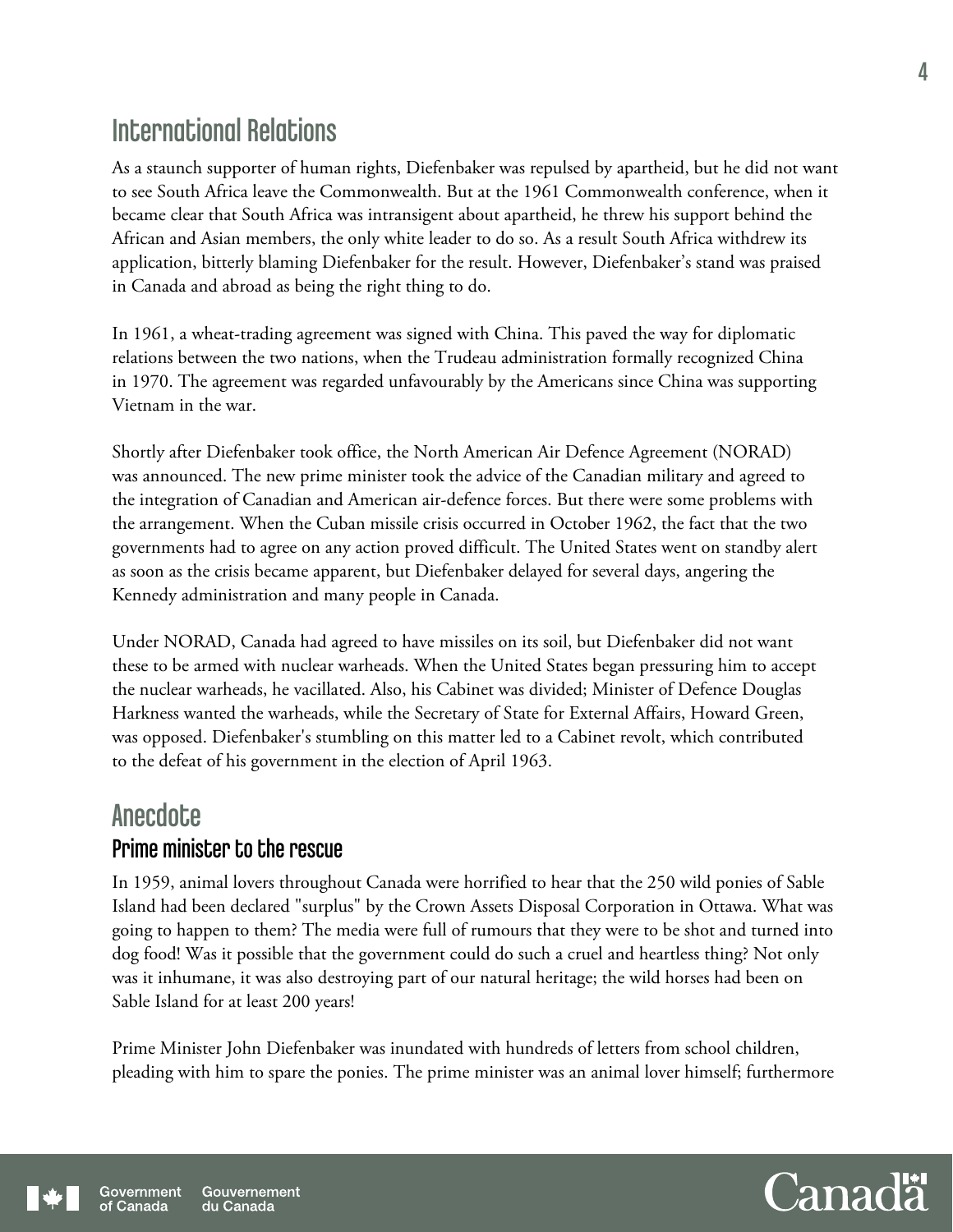he could see that the issue was a potential public relations disaster for the government. Cabinet reversed the Crown Assets decision in June 1960. Diefenbaker announced in the House of Commons that not only would the horses be spared, but the government would also ensure that the herd was protected and preserved.

Once again, the prime minister was flooded with letters from the children, this time thanking him for saving Sable Island's ponies.

### **Bibliography**

*Canada's Prime Ministers, 1867–1994.* [Ottawa]: National Archives of Canada, 1994.

*Canada's Prime Ministers, 1867–1994: Biographies and Anecdotes.* [Ottawa]: National Archives of Canada, [1994].

Diefenbaker, John G. *"I never say anything provocative": witticisms, anecdotes and reflections.* Toronto: Martin Associates, 1975.

——. *One Canada: Memoirs of the Right Honourable John G. Diefenbaker.* Scarborough, Ont.: Macmillan-NAL Pub., 1978, 1975.

——. *Personal Letters of a Public Man: The Family Letters of John G. Diefenbaker.* Toronto: Doubleday Canada, 1985.

——. *Quotations from Chairman Diefenbaker.* Winnipeg: Greywood Pub, 1968.

——. *Those Things We Treasure: A Selection of Speeches on Freedom and in Defence of our Parliamentary Heritage.* Toronto: Macmillan of Canada, 1972.

——. *The Wit & Wisdom of John Diefenbaker*. Edmonton: Hurtig, 1982.

Diefenbaker Web: Links and information on Canada's 13th Prime Minister. (Website in English only) Last updated: December 18, 2000. http://www.ggower.com/dief/ (June 4, 2009)

Gingras, Marcel. *Diefenbaker et le Canada français.* Vanier, Ont.: Éditions L'Interligne, 1997.

Granatstein, J.L. and Norman Hillmer. *Prime Ministers: Ranking Canada's Leaders*. Toronto: Harper Collins, 1999.

Nash, Knowlton. *Kennedy and Diefenbaker: Fear and Loathing Across the Undefended Border.* Toronto: McClelland & Stewart, 1990.